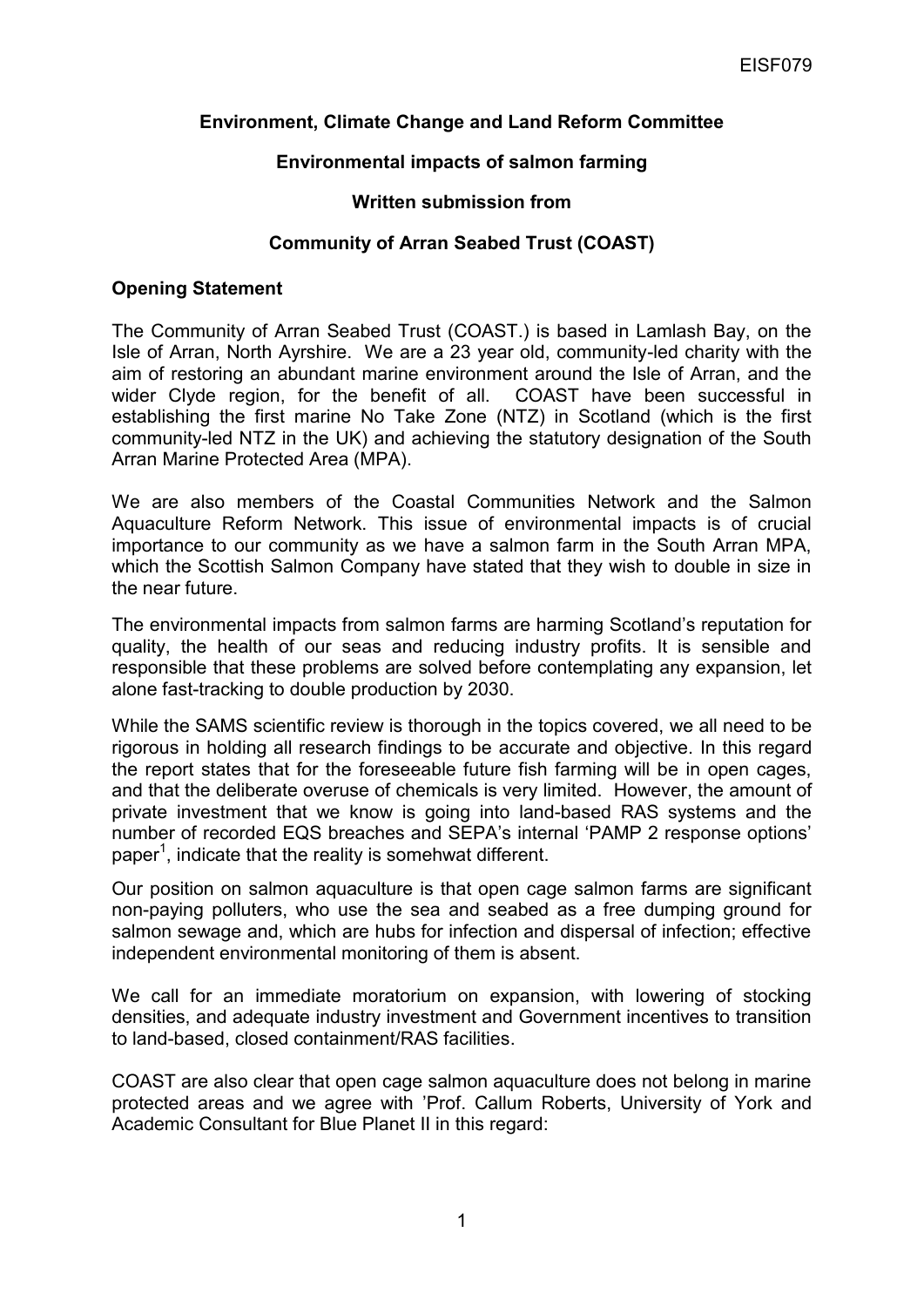*'The multiple environmental problems associated with open-cage salmon farming have been thoroughly established by scientific research. Individually, many impacts represent a serious risk to the conservation objectives of marine protected areas. Collectively, they guarantee an unacceptable level of impact. Open cage salmon farms are incompatible with the conservation objectives of protected areas and should not be sited within them.'*

### **The following specific sections of the SAMS report are commented upon herein:**

### **2. SEA LICE & DISEASE IMPACTS ON WILD AND FARMED STOCKS**

The SAMS report states that '*A clear relationship between the increased abundance of sea lice due to salmon farming and presence of wild hosts in the sea has been demonstrated outwith Scotland'*. It is therefore highly probable that the all the known sea lice infestations and mortalities which occur in Scotland are having the same effect here and will be killing off wild migrating smolts. The SAMS report clearly states that in **Section 2.1.5** that even without further expansion in Scottish salmon production that the risk to wild salmonids (salmon and sea trout) can be expected to rise.

We agree with and support the submission by Salmon and Trout Conservation Scotland on the impacts on wild salmon and sea trout, as detailed in the independent review commissioned by them from NINA  $(2018)^2$ . Both species are Priority Marine Features and both are suffering harm at population levels from sea lice and escaped farmed fish.

Scotland is legally obliged to apply the precautionary principle and no further expansion should be allowed because we need adequate independent data available in Scotland to fully understand the potential and actual environmental damage to wild salmon stocks.

There is no agency directly responsible for the protection of wild salmonids, although SEPA do have their protection under their remit and can be using biomass reduction to protect wild fish from infestation by sea lice; this can be done immediately.

Levies on the industry, innovation investment from the Scottish Government and regulation from SEPA to encourage the accelerated development of the technologies to transition from marine-based open cages to closed containment/RAS systems will also protect the wild populations from further risk while there is a moratorium on expansion.

The lack of data on sites or the cumulative effects of multiple sites means that the local authorities have no information available to them when they approve planning applications. In addition that fact that the SEPA CAR license application runs in parallel but is disconnected from the planning process means that data gaps and cumulative environmental risks are not examined and the precautionary principle is not applied. Our understanding is that SEPA themselves would like to see a joined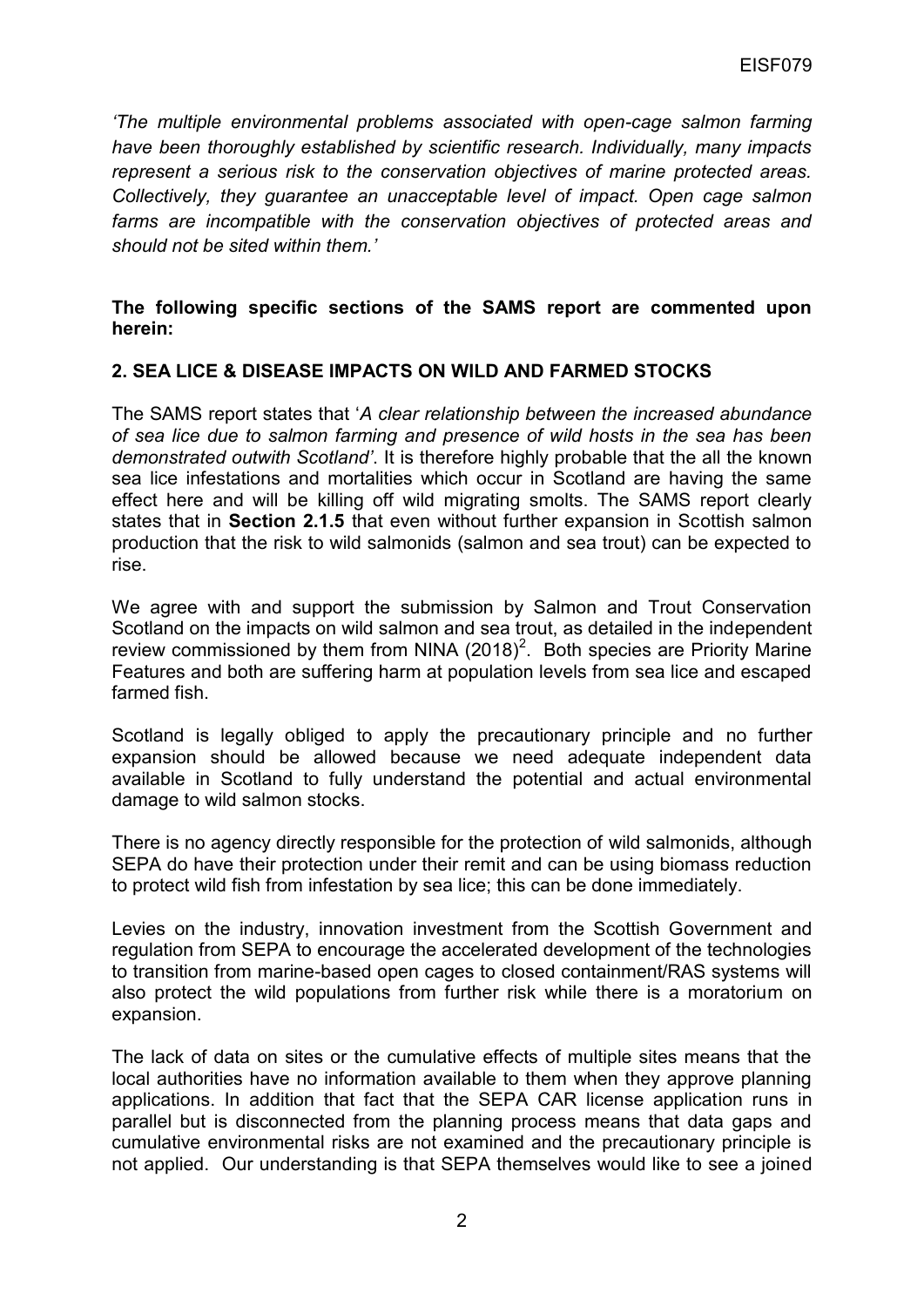up planning/licensing process for salmon farms to ensure that the environment is protected from damaging developments.

In **Section 2.2.2** the report states that 'salmon farming is young' and that 'it is **probably safe to assume** that all its diseases originated in wild populations of salmonid. This quotes a year 2000 report and the industry cannot be considered young in 2018 (now over 30 years old) and may I suggest that using 'probably safe' and 'assume' in a scientific report is inappropriate if SAMS are to take an objective approach throughout.

## **4. EFFECT OF THE DISCHARGE OF MEDICINES AND CHEMICALS FROM SALMON FARMING**

The WRC Review of EQS for Emamectin Benzoate (EMB) 2017, commissioned by  $SEPA<sup>2</sup>$ , does draw attention to the extent of use on Scottish fish farms of EMB. The total loading of EMB to the marine environment increased six-fold between 2002 and 2015 with salmon production doubling over the same period. This increase in widespread use, due to increase in sea-lice resistance, is disturbing as it is now understood that this affects the other arthropods, including prawns, lobsters and crabs, which are key economic contributors to the viability of marine coastal communities in west Scotland.

SEPA commissioned the 'PAMP 2' study<sup>3,4</sup> into the environmental impact of EMB and ,according to SEPA, it breaks down so slowly that some can remain active in the seabed for 4-5 years. The study found a correlation between EMB use and a c.60% decline in crustaceans, at sea loch scales and at levels too low to detect under standard monitoring practises.

SEPA has defined lower interim EQS for EMB use in some protected areas, however they did not apply the standard to the CAR licence issued for a farm expansion in an MPA and SAC, with qualifying species, at Loch Duich. Choices like this have negatively impacted the public's perception of SEPA in that the appropriate regulations are not used appropriately to control polluting industries, and thereby protect ecosystems which sustain jobs and communities.

On 26 June 2017 Terry A'Hearn (CEO SEPA), when announcing the consultation into draft proposals for new salmon farming regulations stated *that " ..it's SEPAs job to make sure that that industry operates responsibly with minimal environmental impact".* He has invited the water sector to hold SEPA to account <https://utilityweek.co.uk/scottish-water-sector-must-hold-sepa-to-account/> and west coast communities will also be holding him and SEPA to account over their regulation of the salmon aquaculture sector.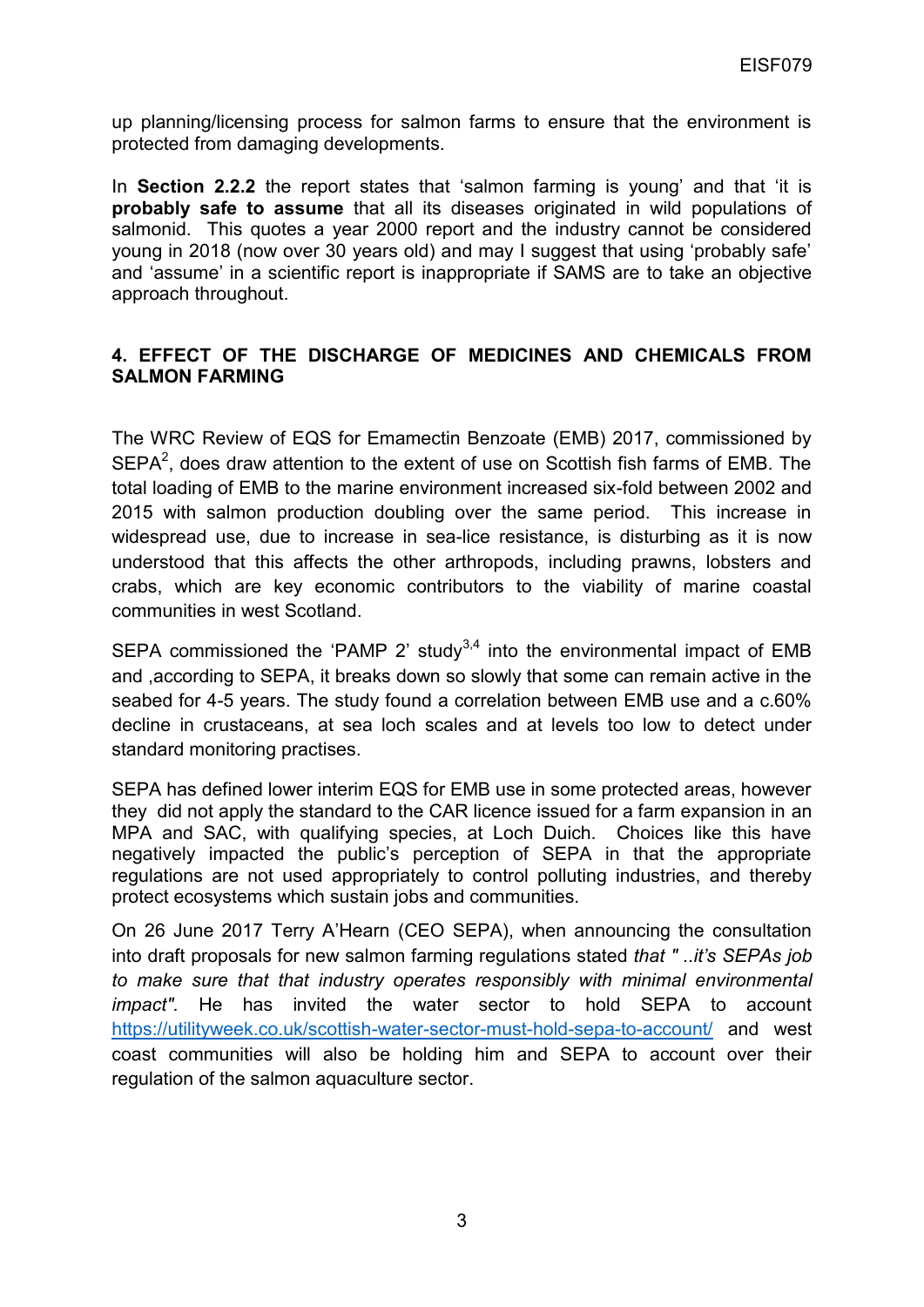### **3. THE DISCHARGE OF WASTE NUTRIENTS AND THEIR INTERACTION IN THE WIDER MARINE ENVIRONMENT**

As the SAMS report states 'Scotland's target of producing 200,000 tonnes of salmon in 2020 will likely emit organic waste equivalent to that of about half of Scotland's human population of 5.3 million'. This is entering our seas through open cages completely untreated.

The eutrophic effects of salmon sewage and fish feed below and around salmon farms are well documented and show the 'dead' sulphur-rich, oxygen starved, bacterial mat which is inimical to all but nematode worms: <https://vimeo.com/198482651>

A growing number of marine biologists believe there is a strong link between the tonnage of protein waste dumped into the sea in the form of dead salmon, salmon faeces and uneaten salmon food, and the increased outbreaks in Chile of deadly Red Tide (a highly toxic algae that kills marine mammals, molluscs and fish, including salmon). We have experienced a widespread eutrophic, toxic algal bloom in the Clyde which resulted in the wiping out of sea squirts within our No-Take–Zone; we do not know what the full effects of this bloom are on our ecosystem.

There are also documented concerns regarding the biotoxins associated with algal blooms and the potential for diarrheal seafood poisoning (DSP) from wild and farmed shellfish, which take them in when feeding. A local mussel farm had repeated failures to harvest, when inspected by the Food Standards Agency, as a result of DSP biotoxins being present and eventually closed down after a 4-5 year period. To mitigate against harmful toxic algal blooms we expect to see regulation in place which excludes salmon farm expansion in bodies of water which are not fit for successful shellfish aquaculture.

#### **7. EMERGING ENVIRONMENTAL IMPACTS 7.1 Effects on Marine Mammals**

Fish farms have devised a number of methods to reduce seal predation. These methods include the use of ADDs, intended to scare seals away from farms. Because ADDs are not consistently effective and ironically may have a 'dinnerbell' effect, farms which rely on the use of ADDs, rather than the more effective technology available, may also shoot seals. However, as discussed below, ADDs also have the potential to injure and disturb porpoise and other cetaceans.

Harbour porpoise are acoustic predators using echolocation clicks to locate and capture prey, they are warm-blooded marine mammals with a relatively high surfaceto-volume ratio. Therefore, even a small decrease in foraging opportunity or efficiency due to disturbance and exclusion from fishing grounds will have